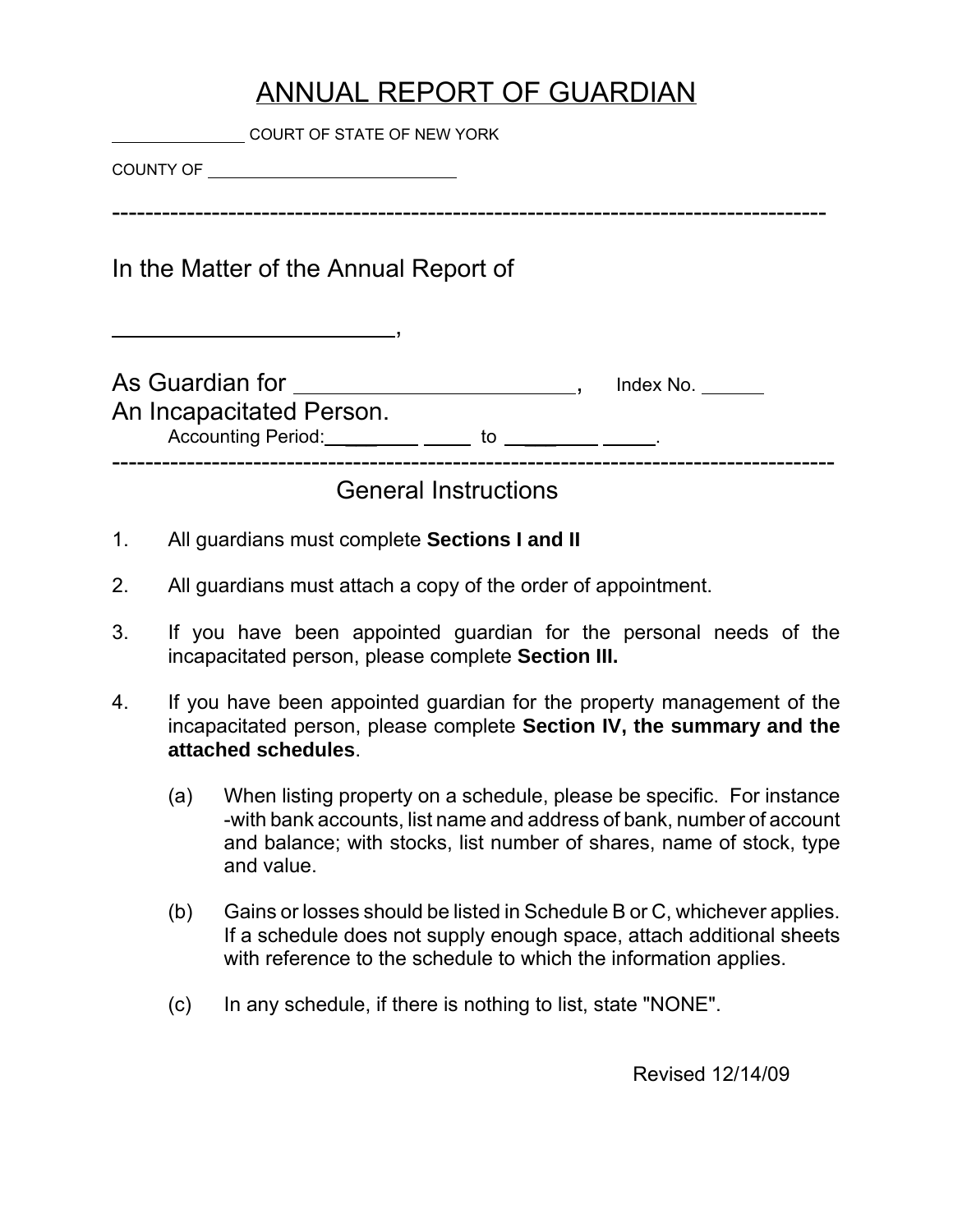- 5. An original annual report should be filed with the Clerk of the Court of Suffolk County at the following address: Suffolk County Supreme Court Clerk John P. Cohalan, Jr. Court Complex 400 Carleton Avenue
	- Central Islip, NY 11722
- 6. Send a copy of the annual report to the incapacitated person by mail. If the incapacitated person resides in a facility, hospital, school or alcoholism facility in New York State, a substance abuse program, an adult care facility, a residential health care facility or a general hospital, send a duplicate of the annual report to the chief executive office of the facility and Mental Hygiene Legal Service if the incapacitated person resides in a psychiatric facility:

Mental Hygiene Legal Service has an office located at:

Mental Hygiene Legal Service 300 Center Drive Riverhead, New York 11901

Also send a copy of the annual report to the examiner assigned to your case.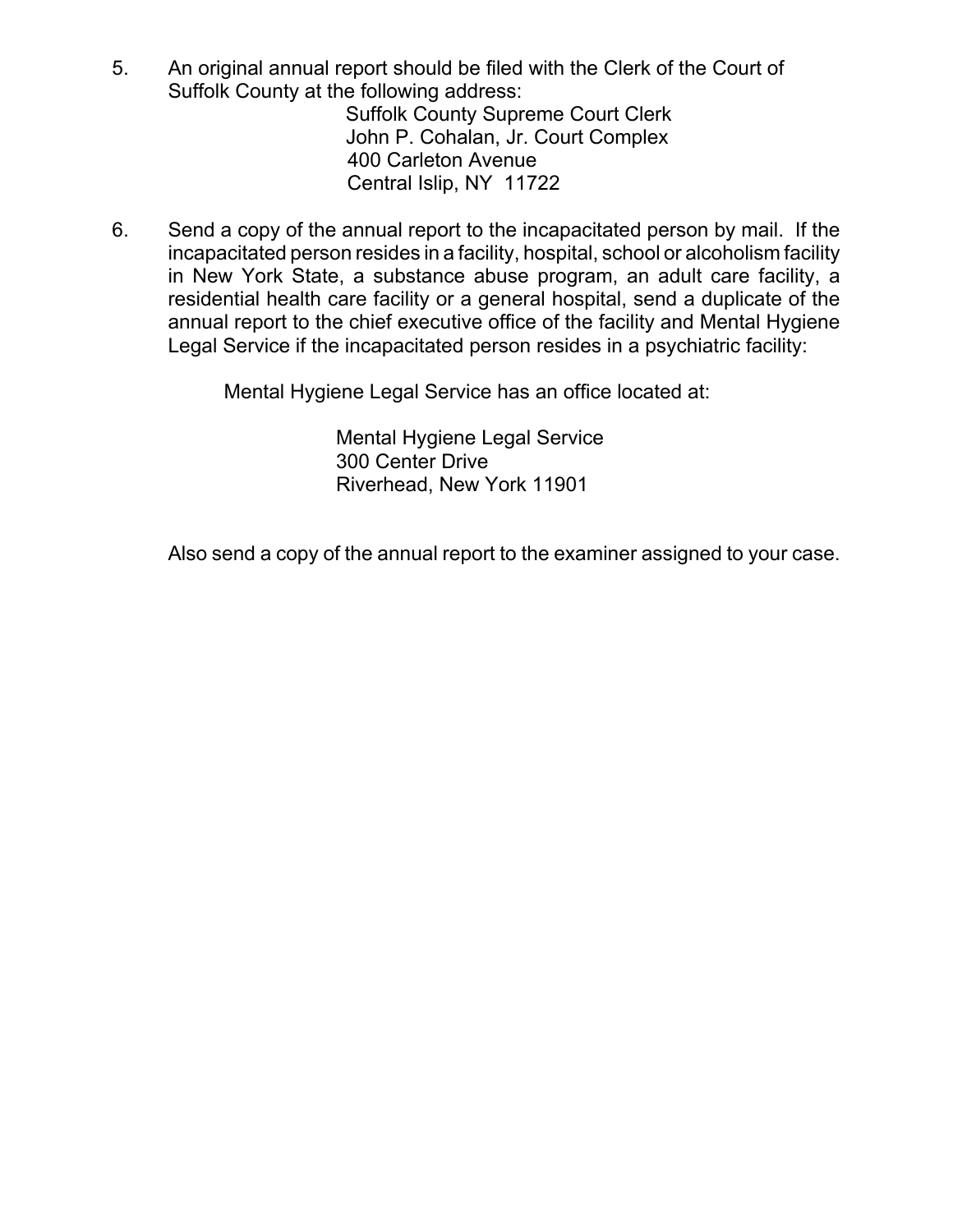### **SECTION I INFORMATION PERTAINING TO THE GUARDIAN (all guardians must complete this section).**

#### 1. **REPORT**:

Date of initial report:

Date of last annual report:

Date of this report:

Period covered by this report: \_\_\_\_\_\_, \_\_\_\_\_ through \_\_\_\_\_, \_\_\_\_. (INSTRUCTIONS: except for the first and last year of guardianship, the accounting covers the period from January until the end of December of the year preceding the report, or any other period upon order of the court).

### 2. **GUARDIAN**:

Name:

Address (include mailing address, if different):

Telephone no.:

### 3. **APPOINTMENT**:

Date of order:

Court:

Name of Judge/Justice:

### 4. **BOND**:

Bonding company name:

Bonding company address:

Value of bond (If the bonding requirement was waived, so state):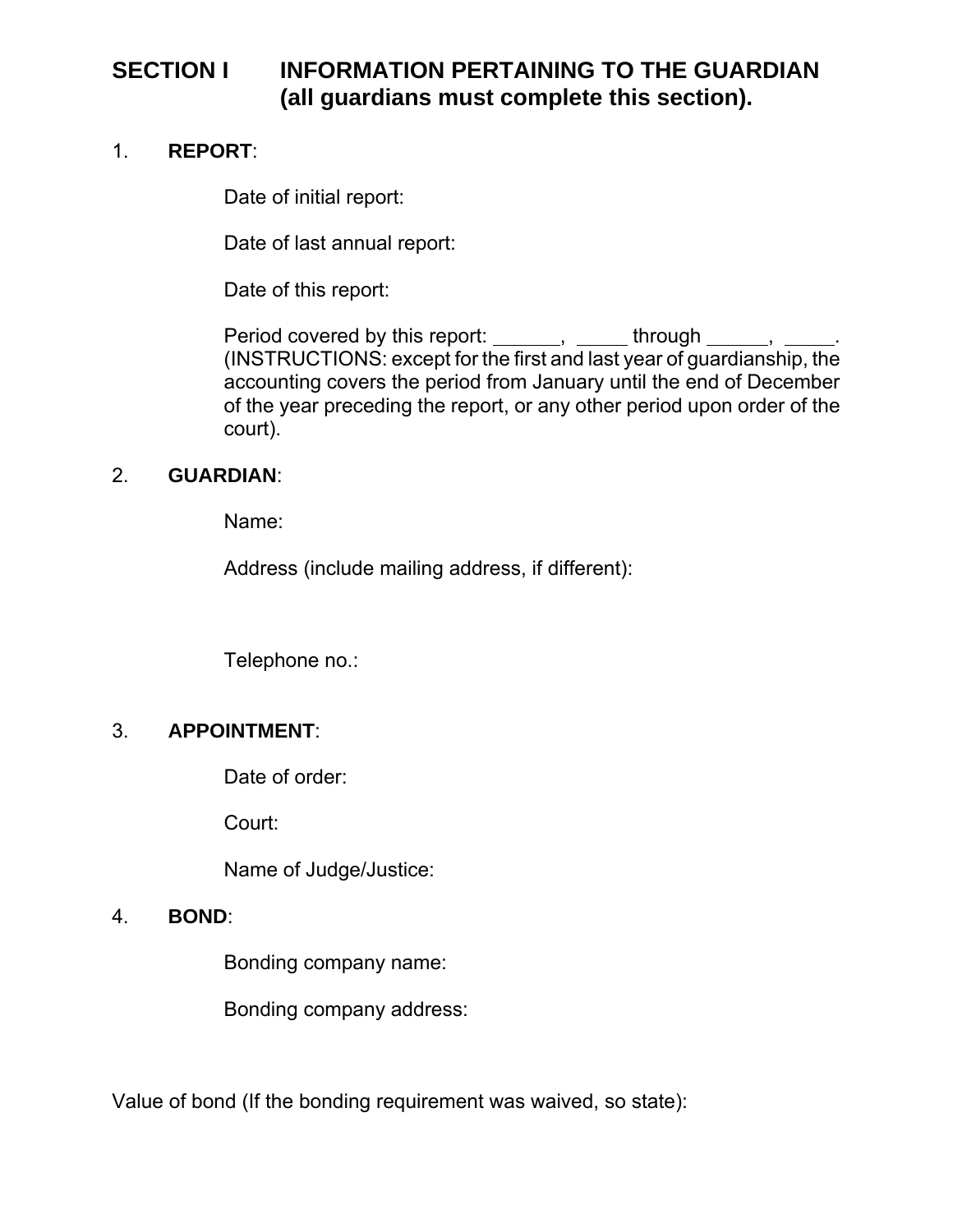5. **VISITS**: (guardians are required to visit the incapacitated person at least four [4] times a year or more frequently as specified by court order).

Have you visited the incapacitated person?

 $Yes$  No  $\Box$ 

If yes, please provide the date and place of such visits:

Date Place

If no, please explain:

### 6. **EARNINGS**:

Have you used or employed the services of the incapacitated person?

 $Yes$  No  $\Box$ 

Have any moneys been earned by or received on behalf of the incapacitated person based upon such services?

 $Yes$  No  $\_\_$ 

If yes, please set forth date, source and amount of moneys earned or derived from such services:

Date Source **Source** Amount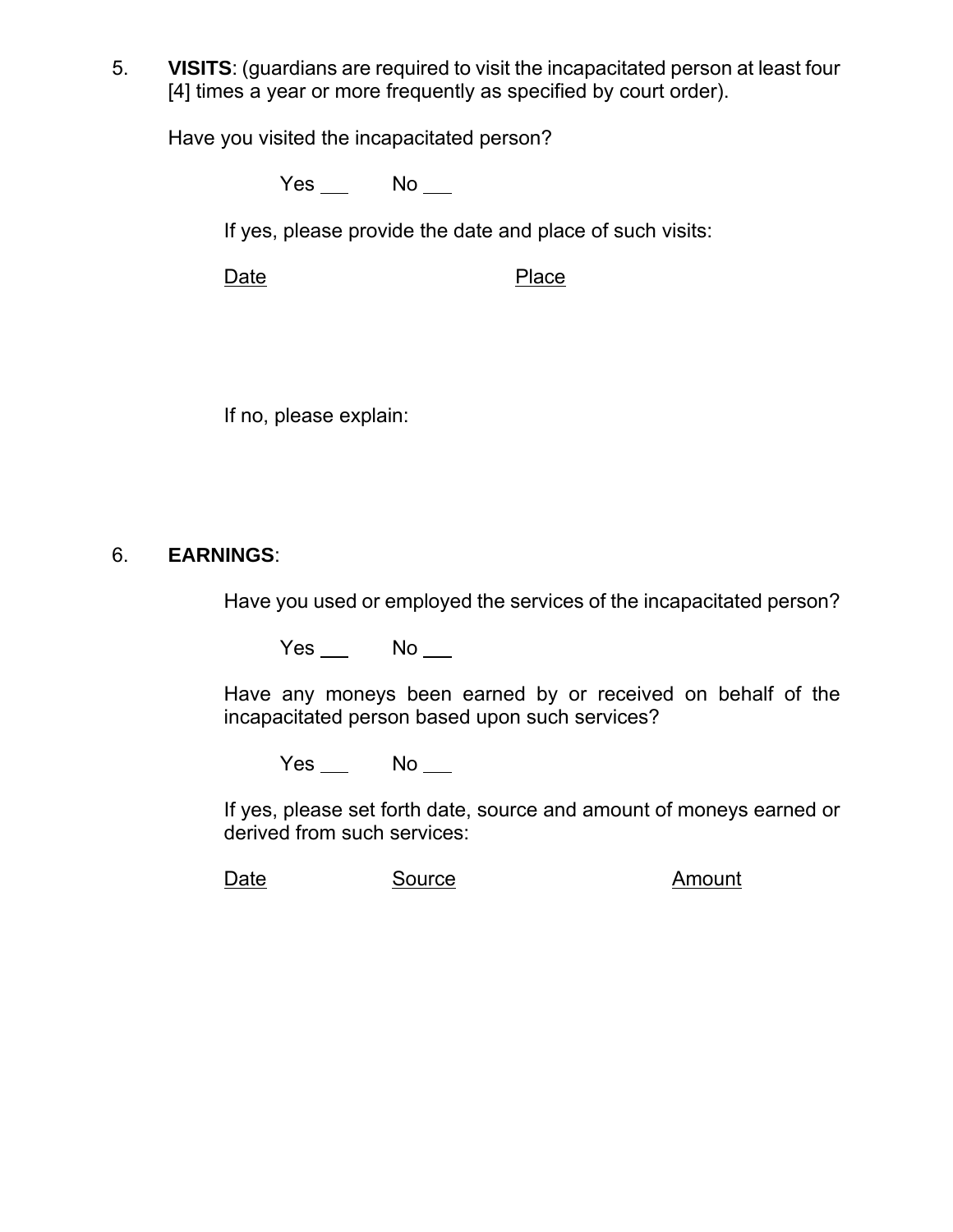#### 7. **WILL**:

To your knowledge, has the incapacitated person executed a will?

 $Yes$  No  $\Box$ 

If yes, please provide location of the will:

### 8. **POWER OF ATTORNEY**:

To your knowledge, has the incapacitated person executed a Power of Attorney?

 $Yes$  No  $\_\_$ 

If yes, please provide the name and address of the person with the Power of Attorney:

#### 9. **ADDITIONAL INFORMATION**:

Please provide any additional information which is required by your order of appointment as guardian (In addition to information provided in Sections I, II, III, and IV of this report).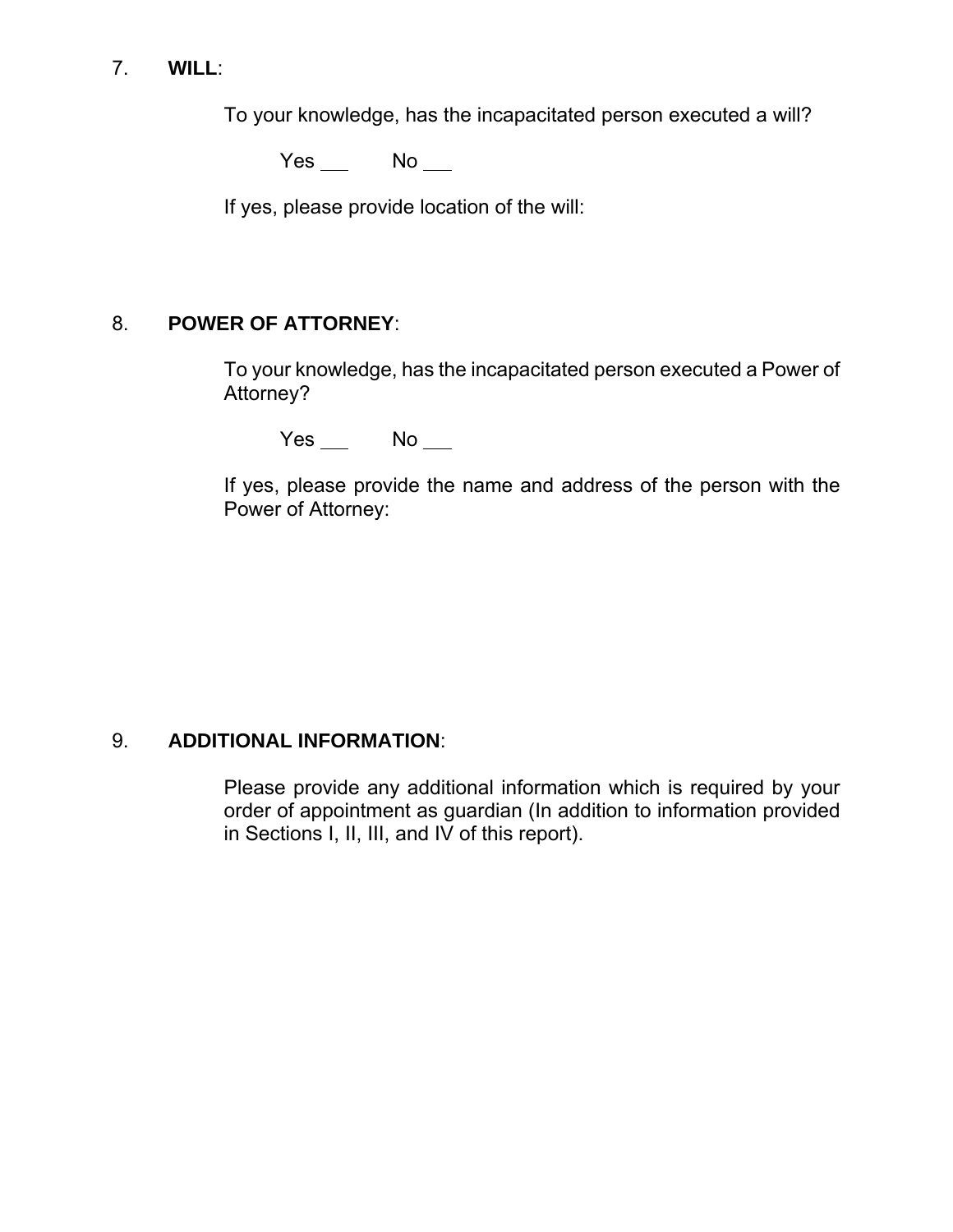#### 10. **TYPE OF GUARDIANSHIP**:

Have you been granted powers over the personal needs of the incapacitated person?

Yes No

If yes, please complete Sections II and III

Have you been granted powers regarding property management of the incapacitated person?

Yes No

If yes, please complete Sections II and IV

### 11. **CHANGE IN POWERS**:

Is there any reason for any alteration of your powers as guardian?

Yes No

If yes, please specify change requested:

If you want to change your authorized powers, you must make an application within TEN (10) days of filing this annual report and provide notice to the persons specified in your order of appointment as entitled to such notice. If you fail to comply with this provision, any person entitled to commence a proceeding under this article may petition the court for a change in the powers on notice to you and the persons entitled to such notice as specified in the order of appointment.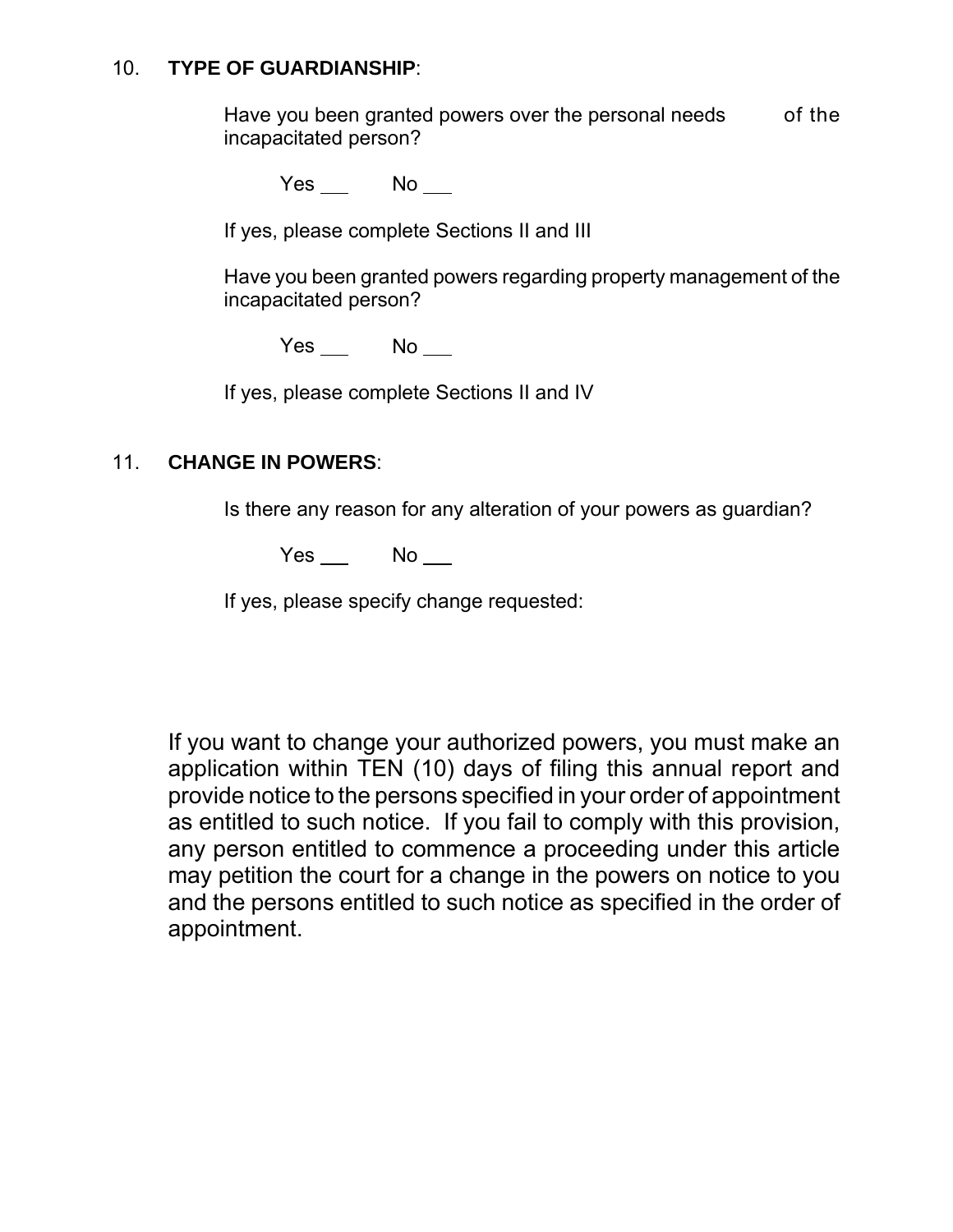### SECTION II INFORMATION PERTAINING TO THE **INCAPACITATED PERSON (all guardians must complete this section)**

#### 1. **INCAPACITATED PERSON**:

Name:

Address (If residential facility, include name of the Director or person responsible for care):

Telephone no.:

Has there been any substantial change in the incapacitated person's mental or physical condition?

Yes No

If yes, please explain:

Has there been any substantial change in the incapacitated person's medication?

 $Yes$  No  $\Box$ 

If yes, please explain: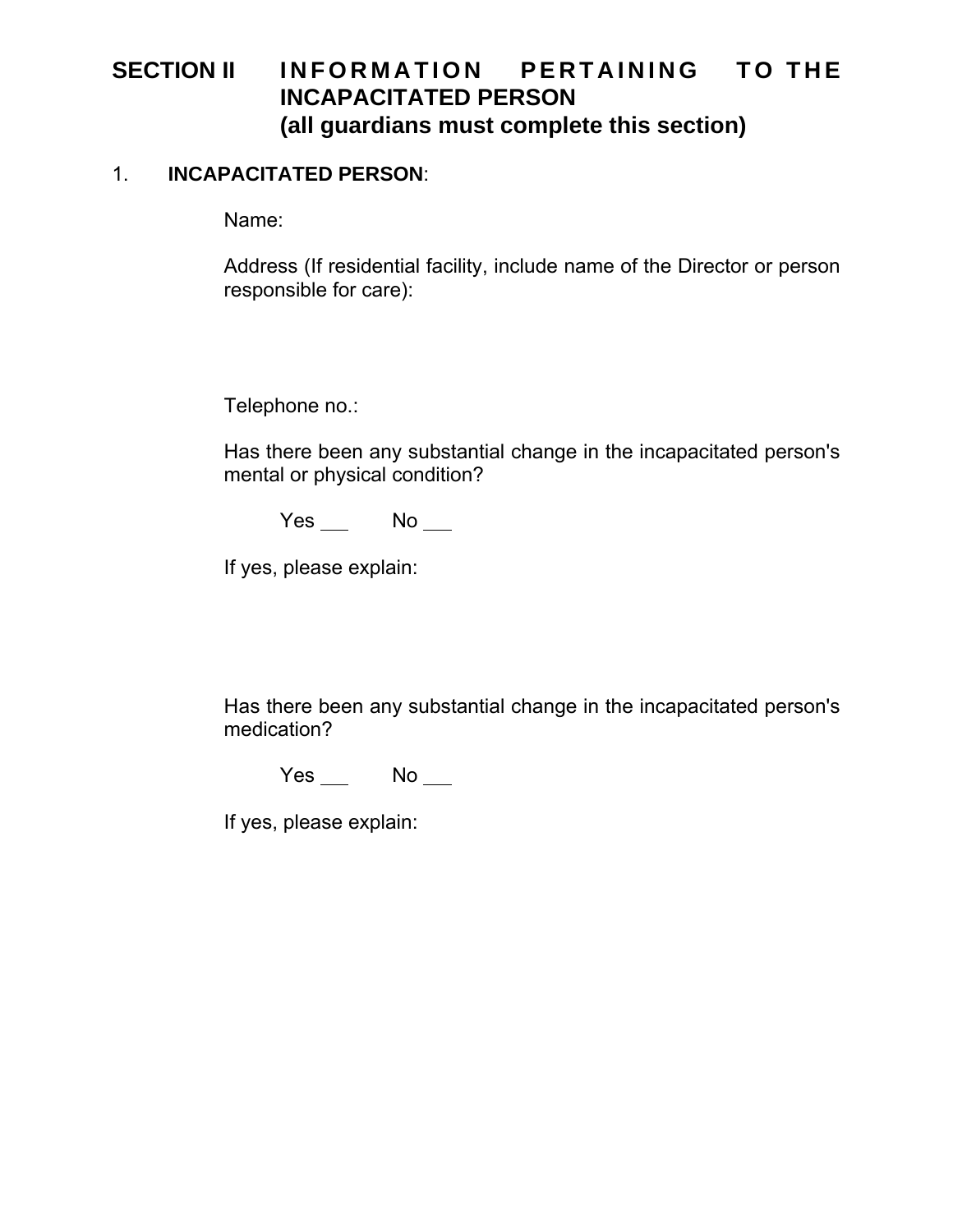#### 2. **EXAMINATION**:

Please state the date and place the incapacitated person was last examined or otherwise seen by a physician and the purpose of such visit:

Date Physician Purpose

Please attach a statement by a physician, psychologist, nurse clinician or social worker, or other person who has evaluated or examined the incapacitated person within three (3) months prior to the filing of this report, regarding an evaluation of the incapacitated person's condition and current functional level.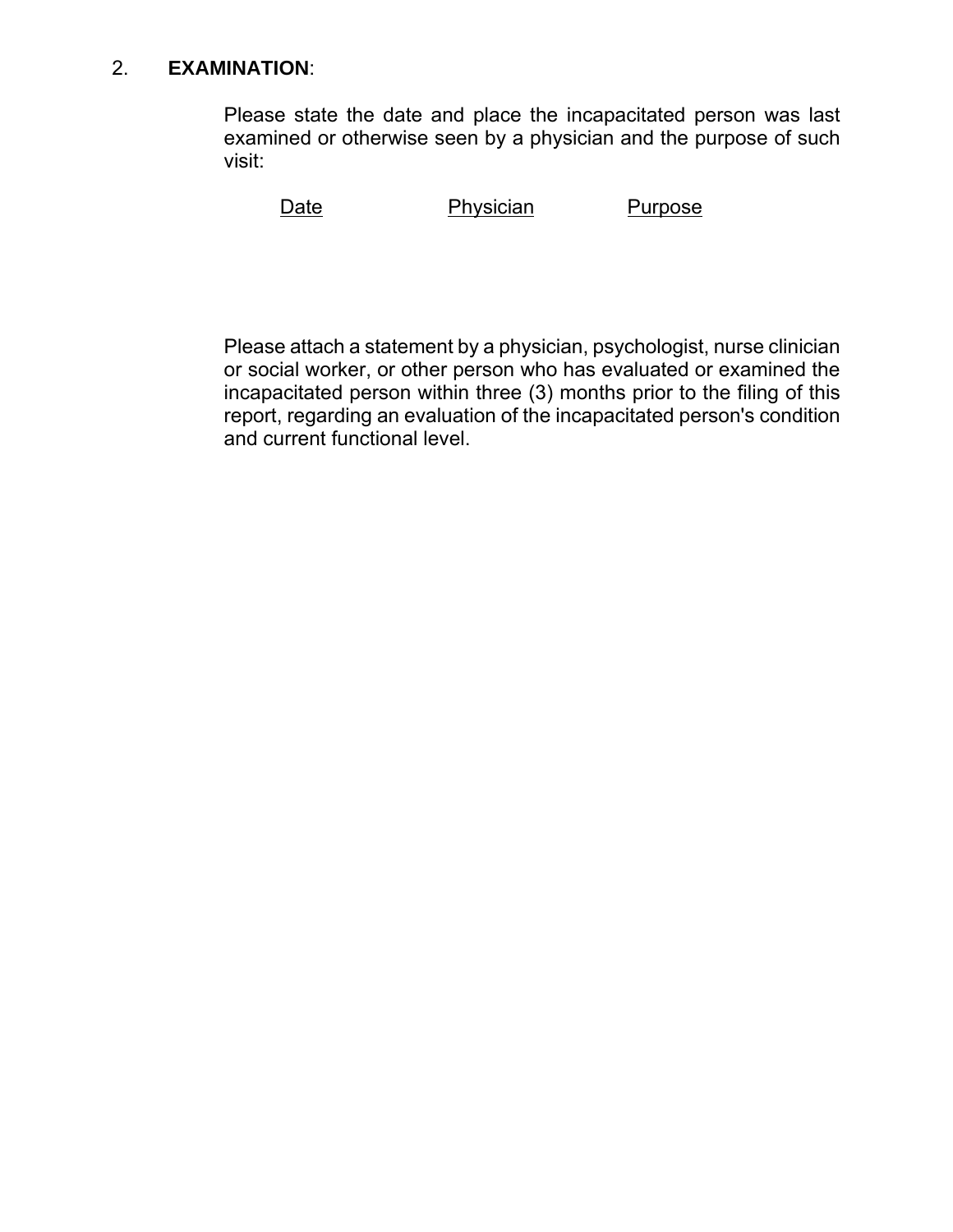### SECTION III PERSONAL NEEDS

If you have been granted powers with respect to the personal needs of the incapacitated person, please provide the following information:

#### 1. **RESIDENTIAL SETTING**:

Is the current residential setting suitable to the needs of the incapacitated person?

 $Yes$  No  $\_\_$ 

If no, please explain:

### 2. **TREATMENT**:

What professional medical treatment, if any, has been given to the incapacitated person during the preceding year?

Date Treatment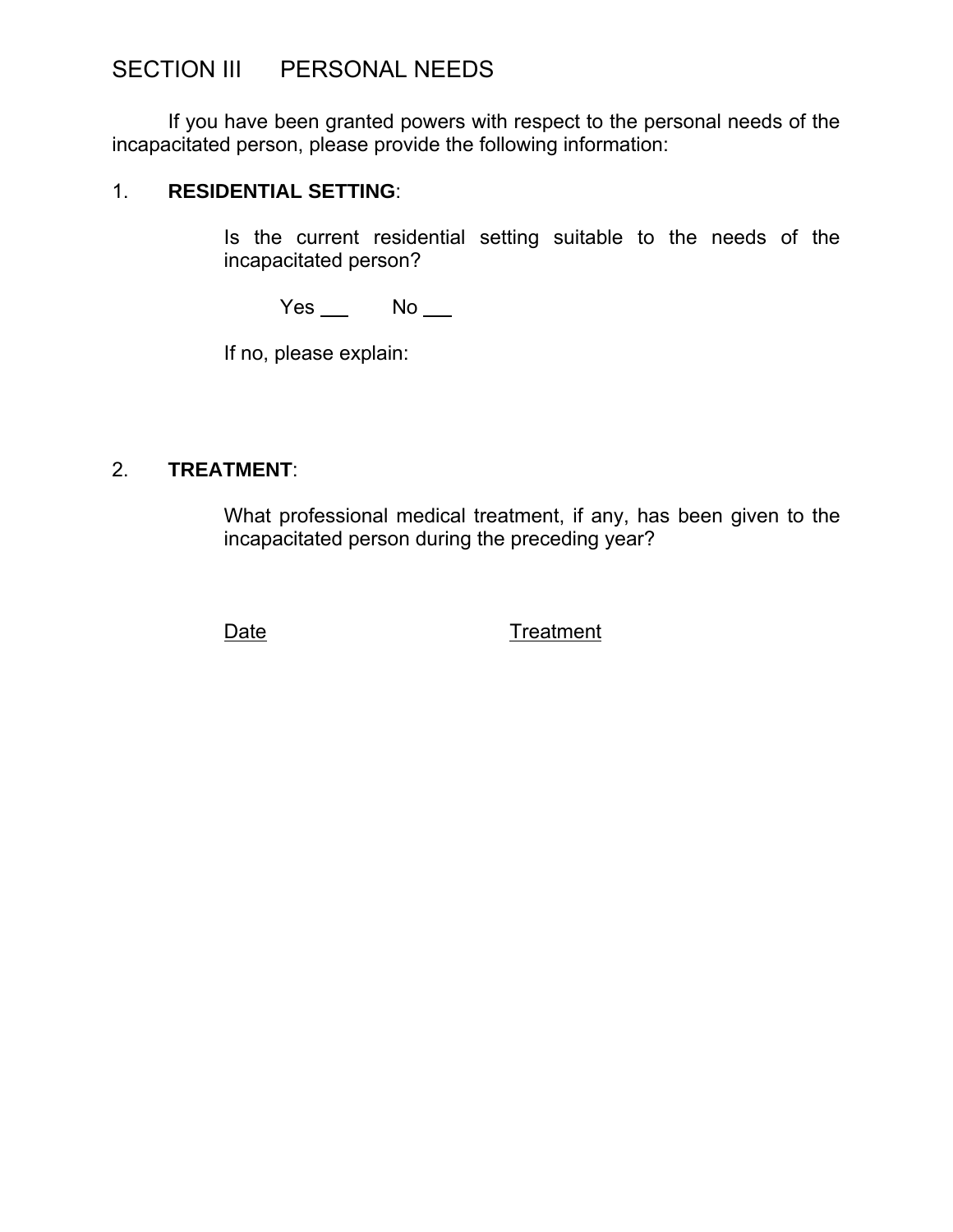#### 3. **TREATMENT PLAN**:

Describe the treatment plan for the coming year for the incapacitated person regarding:

(a) Medical treatment

(b) Dental treatment

(c) Mental health treatment

(d) Additional related services

#### 4. **SOCIAL SKILLS**:

Please provide information concerning the social condition of the incapacitated person, such as the incapacitated person's social skills and needs and the social and personal services used by the incapacitated person.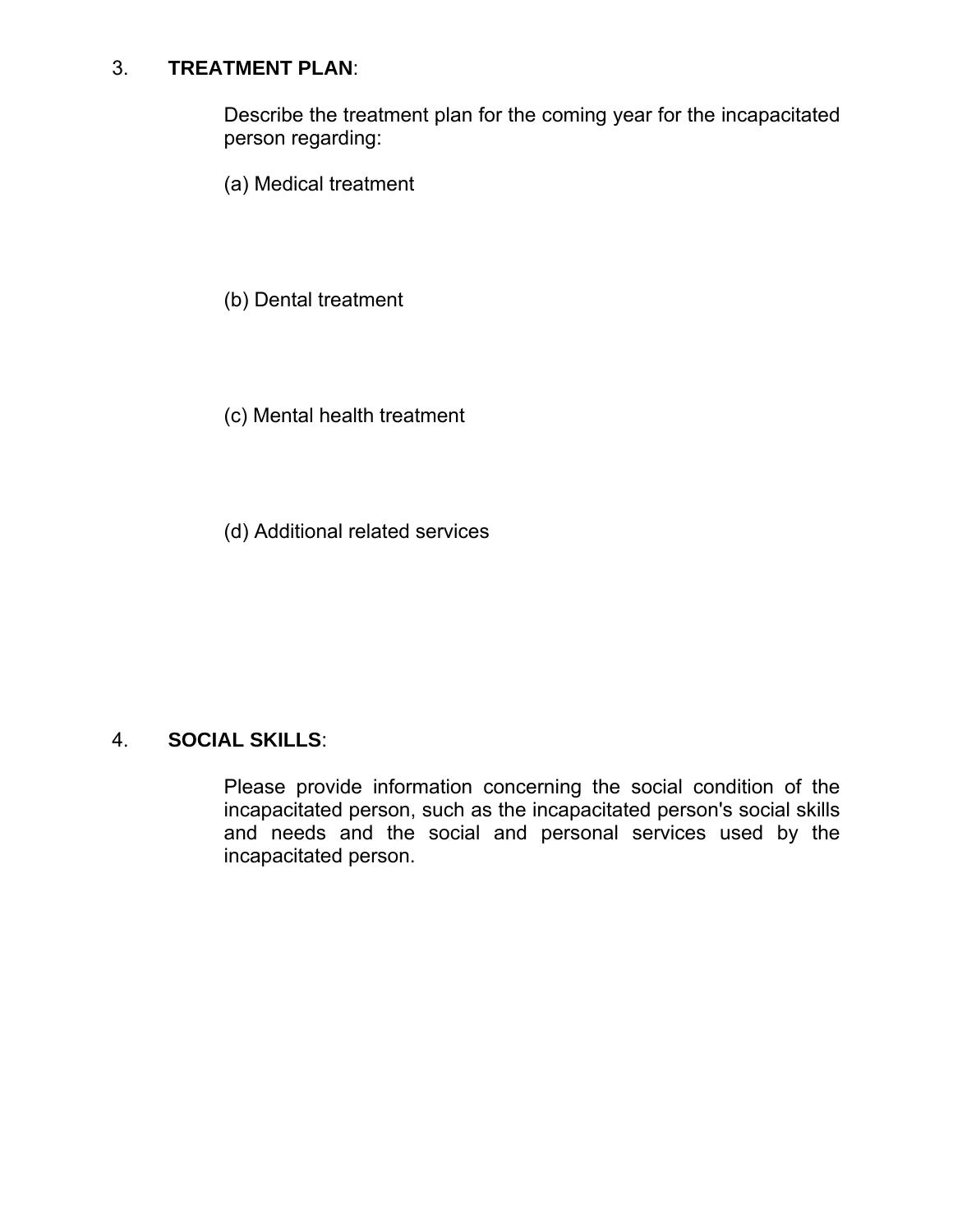### SECTION IV PROPERTY MANAGEMENT

If you have been granted powers regarding the property management of the incapacitated person, please provide the following information, consistent with your order of appointment, pertaining to your fulfillment of your responsibilities to the incapacitated person to provide for property management:

1. Have you identified, traced and collected assets of the incapacitated person since your appointment?

 $Yes$  No  $\_\_$ 

If no, please explain:

2. Have all of the incapacitated person's past and current income tax returns and payments been brought up to date?

 $Yes$  No  $\Box$ 

If no, please explain:

3. Please complete the following schedules and summary. If you have nothing to list on a schedule, state "NONE".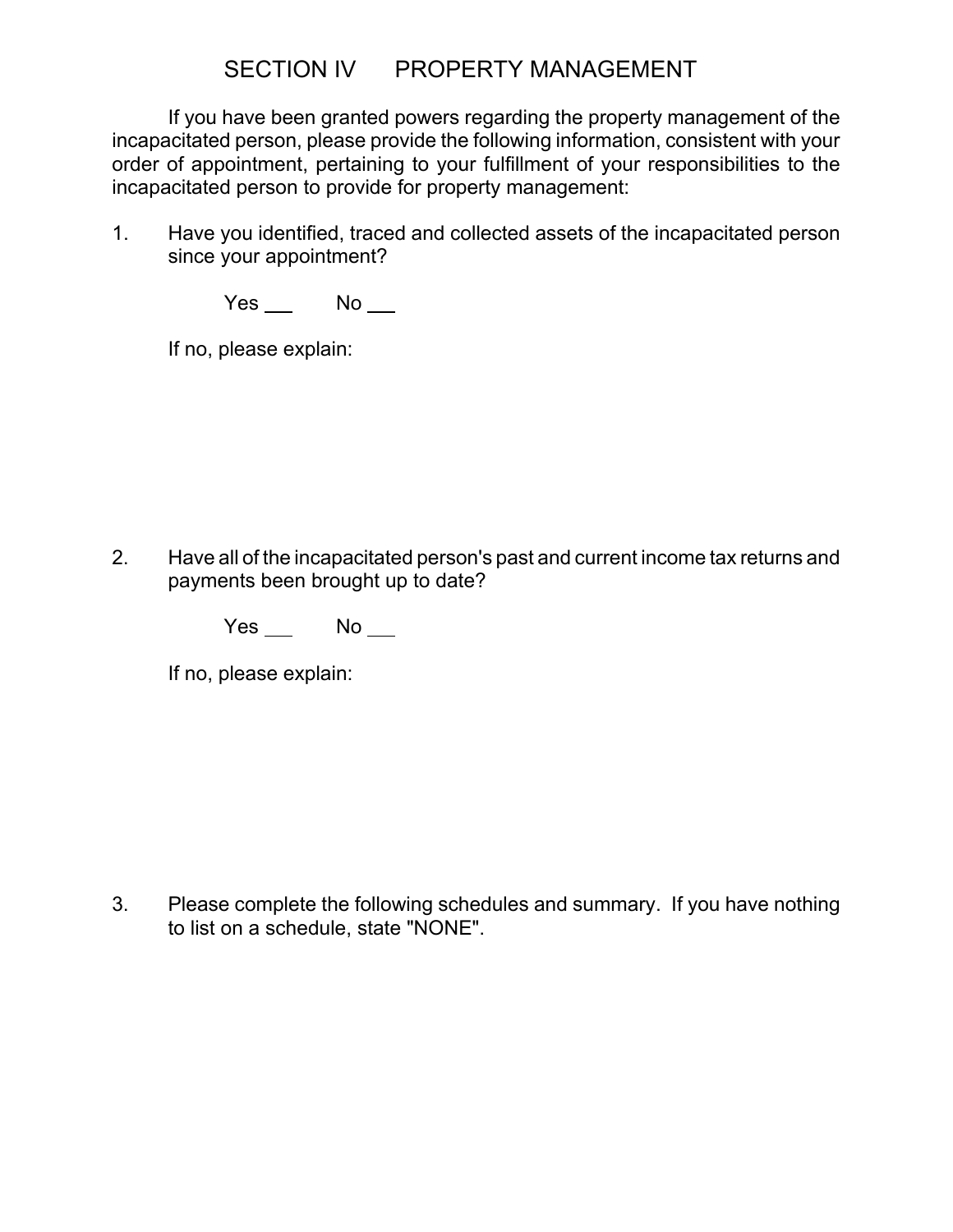### **SCHEDULE A**

### **Assets on Hand at the Beginning of the Accounting Period**

Please list all assets of the incapacitated person over which you had sole control as guardian as of the beginning of the accounting period. Do not include in this schedule trust principal in which the incapacitated person has an income interest, property under joint control of any court or real property not transferred to the guardian.

1. **BANK ACCOUNTS AND CASH -** please list the name and address of institutions, account numbers and balance deposited in banks or other financial institutions. Please also list any cash on hand not in bank accounts.

| Name of Bank | Acct # | Amount |
|--------------|--------|--------|
|              |        |        |
|              |        |        |
|              |        |        |
|              |        |        |
|              |        |        |
|              |        |        |
|              |        |        |
|              |        |        |
|              |        |        |
|              |        |        |
|              |        |        |
|              |        |        |
|              |        |        |
|              |        |        |
|              |        |        |
|              |        |        |
|              |        |        |
|              |        |        |
|              |        |        |
|              |        |        |
|              |        |        |
|              |        |        |
|              |        |        |
|              | Total  |        |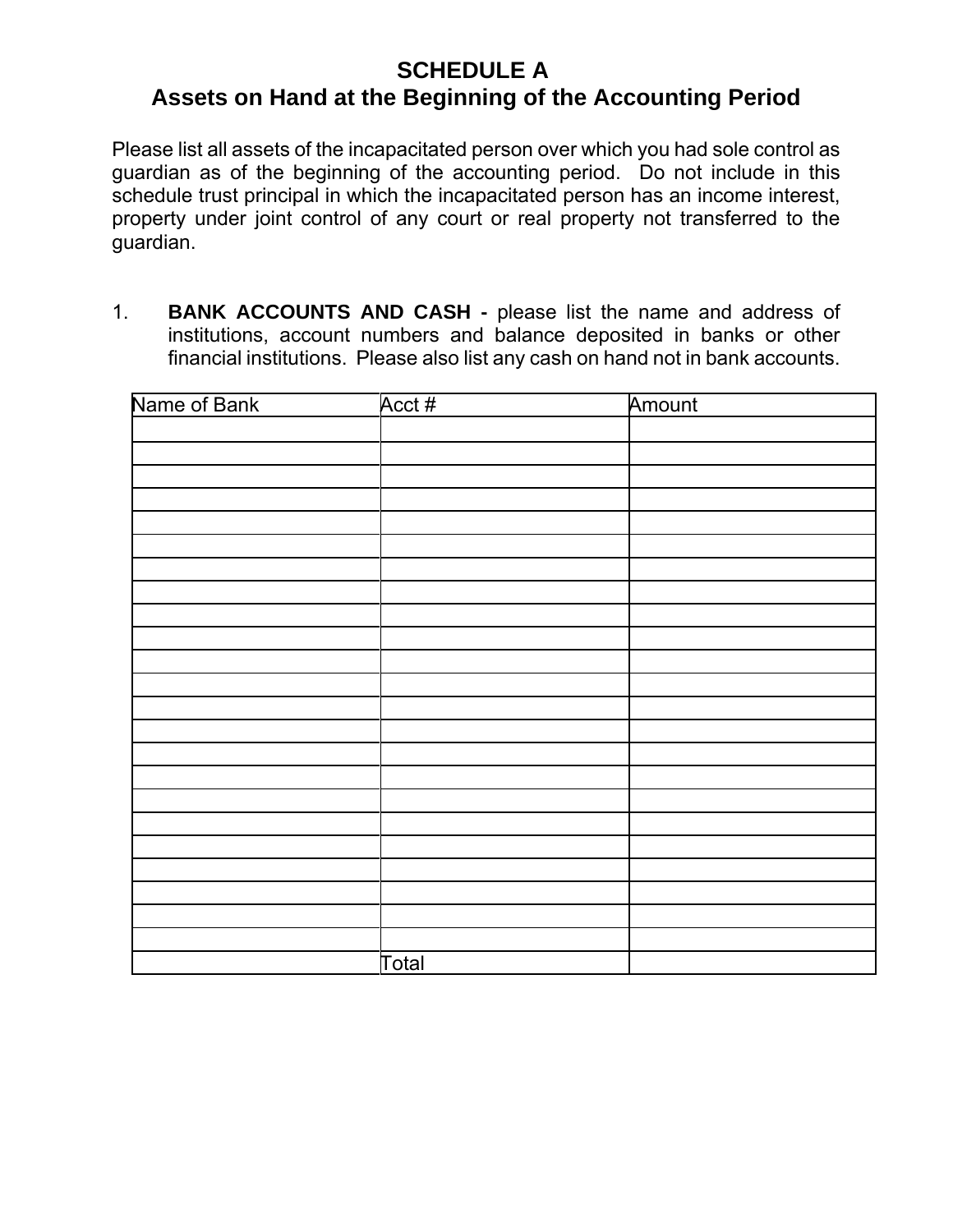### 2. **CORPORATE AND GOVERNMENT SECURITIES (e.g., CORPORATE STOCKS AND BONDS; FEDERAL, STATE OR MUNICIPAL BONDS AND NOTES)**

| Name of Securities/Bond |       | Amount |
|-------------------------|-------|--------|
|                         |       |        |
|                         |       |        |
|                         |       |        |
|                         |       |        |
|                         |       |        |
|                         |       |        |
|                         |       |        |
|                         |       |        |
|                         |       |        |
|                         |       |        |
|                         |       |        |
|                         |       |        |
|                         |       |        |
|                         |       |        |
|                         |       |        |
|                         |       |        |
|                         |       |        |
|                         |       |        |
|                         | Total |        |

#### 3. **PRESENT OR FUTURE INTERESTS (e.g., INTERESTS IN PARTNERSHIPS, TRUSTS, LITIGATION SETTLEMENT FUNDS OR PENSIONS)** - please list the estimated values of all present and future interests the incapacitated person has in property that has not been

transferred to your control.

| <b>Names</b> | Acct# | Amount |
|--------------|-------|--------|
|              |       |        |
|              |       |        |
|              |       |        |
|              |       |        |
|              |       |        |
|              |       |        |
|              | Total |        |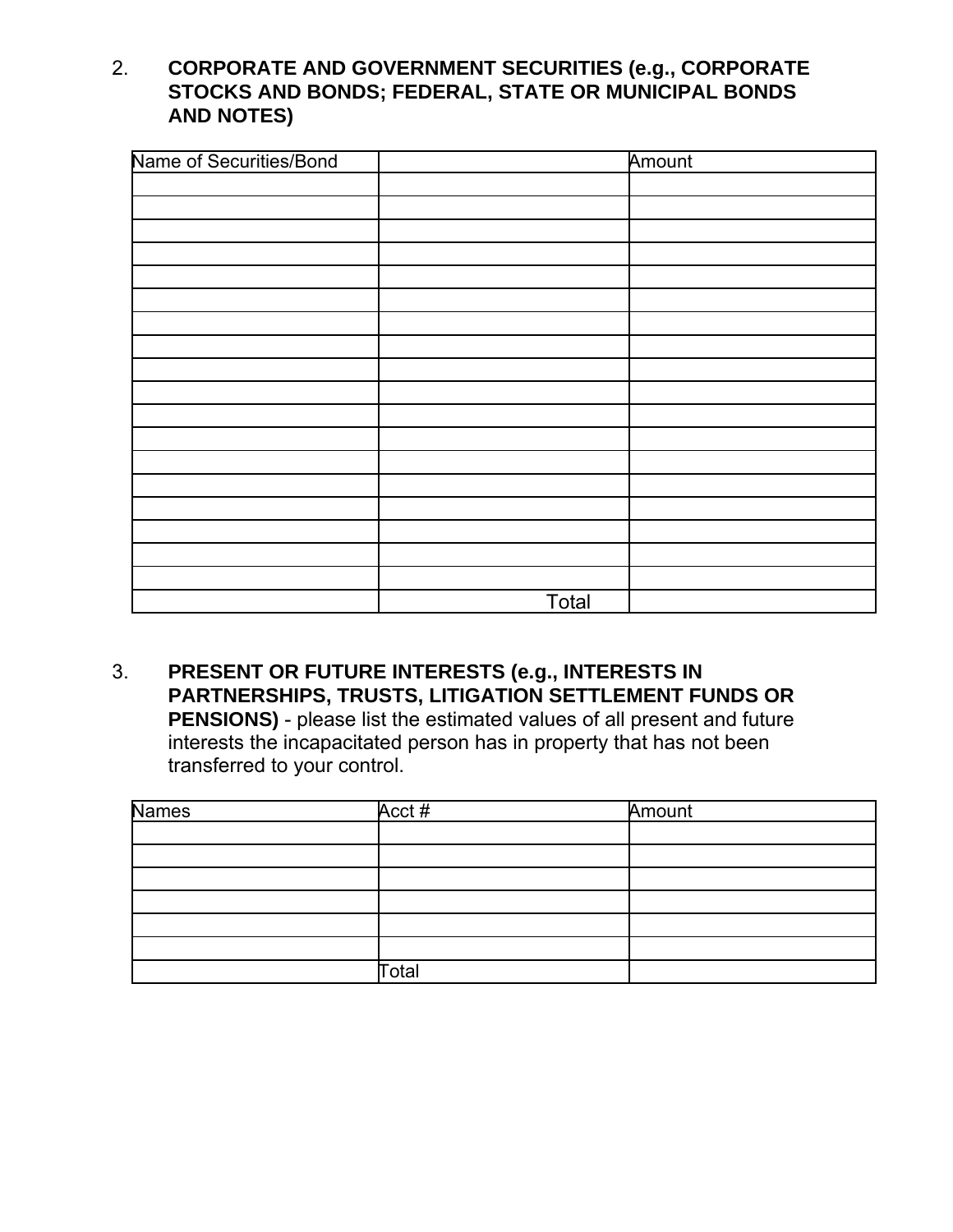4. **OTHER PERSONAL PROPERTY - (e.g., FURNITURE, JEWELRY, ARTWORK)** - please list and describe other personal property and indicate estimated value.

| Description of Item | Date of Appraisal | Value |
|---------------------|-------------------|-------|
|                     |                   |       |
|                     |                   |       |
|                     |                   |       |
|                     |                   |       |
|                     |                   |       |
|                     |                   |       |
|                     |                   |       |
|                     |                   |       |
|                     |                   |       |
|                     |                   |       |
|                     |                   |       |
|                     |                   |       |
|                     |                   |       |
|                     |                   |       |
|                     |                   |       |
|                     |                   |       |
|                     |                   |       |
|                     |                   |       |
|                     | Total             |       |

5. **REAL PROPERTY** - please describe location and type of real property, type of interest and market value. Please also provide the date of filing of a statement identifying the real property with the County Clerk as required by Mental Hygiene Law § 81.20(a)(6)(vi).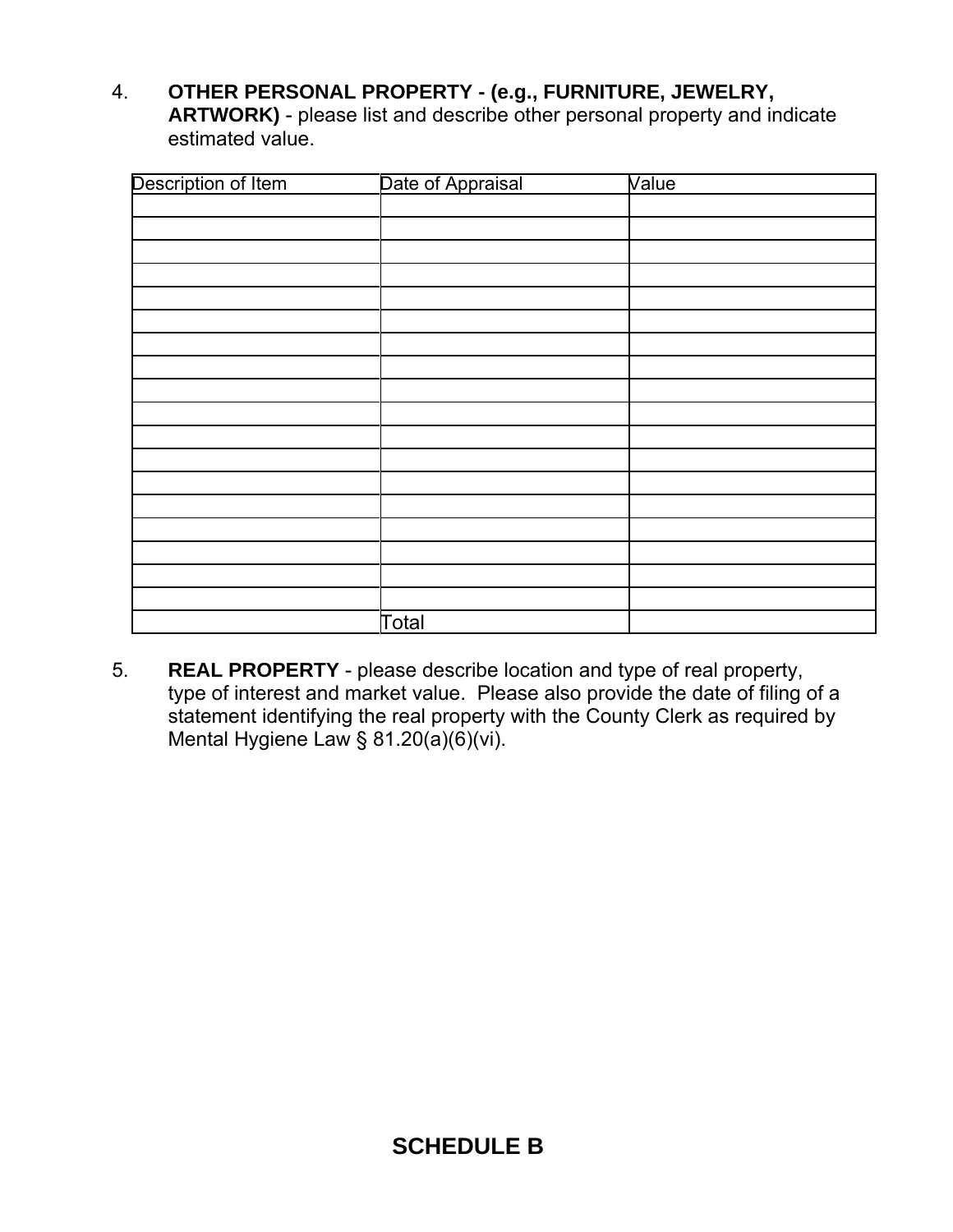# **Assets Received During Accounting Period**

Please list all principal assets received during the period of this report (show date received, source and amount or value).

| Name of Bank/Securities | Account # | Amount |
|-------------------------|-----------|--------|
|                         |           |        |
|                         |           |        |
|                         |           |        |
|                         |           |        |
|                         |           |        |
|                         |           |        |
|                         |           |        |
|                         |           |        |
|                         |           |        |
|                         |           |        |
|                         |           |        |
|                         |           |        |
|                         |           |        |
|                         |           |        |
|                         |           |        |
|                         |           |        |
|                         |           |        |
|                         |           |        |
|                         | Total     |        |

# **SCHEDULE C**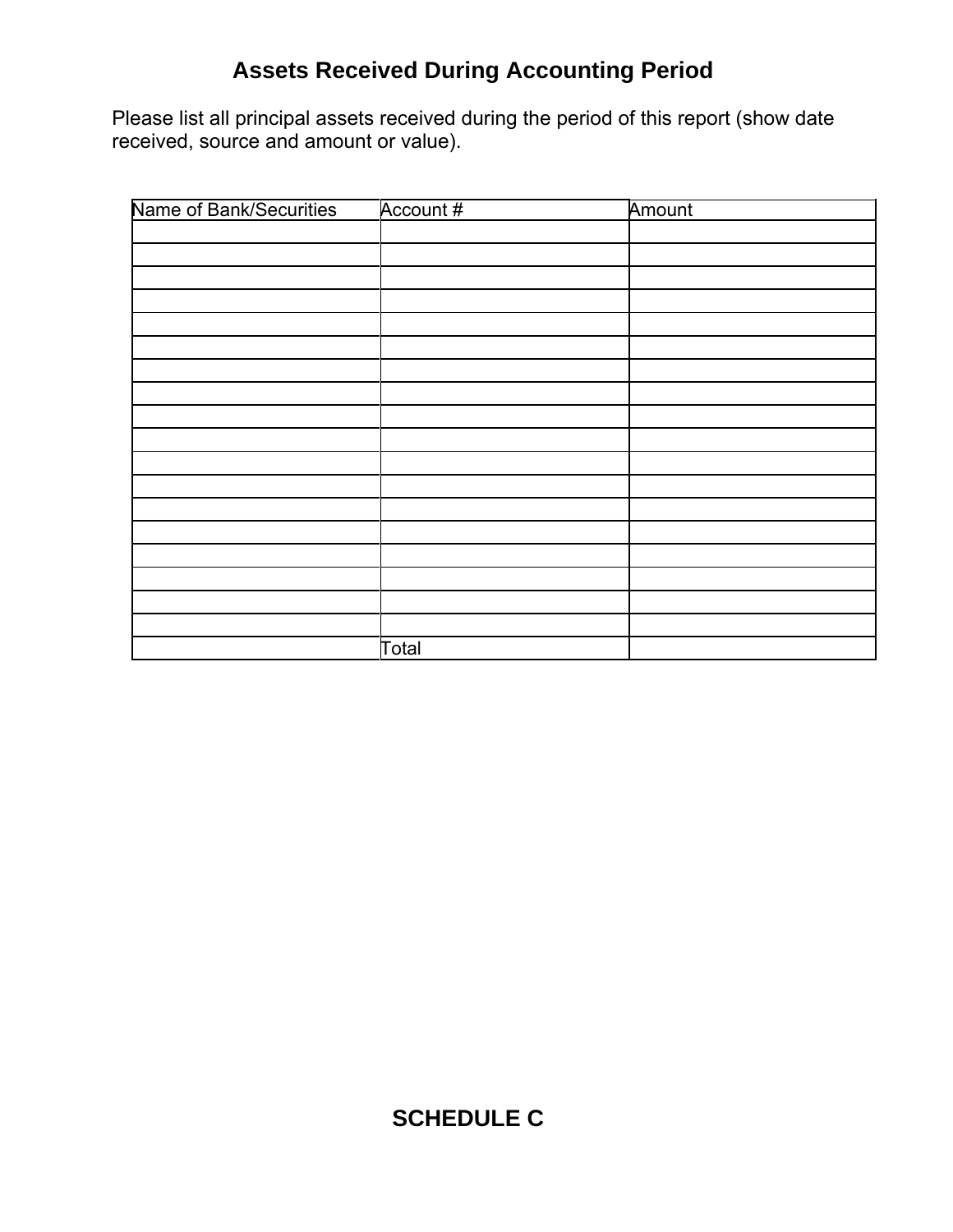# **Income Received During Accounting Period**

Please list all income received during the period from property interests listed in Schedules A and B (show date received, source and amount).

| Source of Income | Nature of item | Amount |  |
|------------------|----------------|--------|--|
|                  |                |        |  |
|                  |                |        |  |
|                  |                |        |  |
|                  |                |        |  |
|                  |                |        |  |
|                  |                |        |  |
|                  |                |        |  |
|                  |                |        |  |
|                  |                |        |  |
|                  |                |        |  |
|                  |                |        |  |
|                  |                |        |  |
|                  |                |        |  |
|                  |                |        |  |
|                  |                |        |  |
|                  |                |        |  |
|                  |                |        |  |
|                  |                |        |  |
|                  |                |        |  |
|                  |                |        |  |
|                  | Total          |        |  |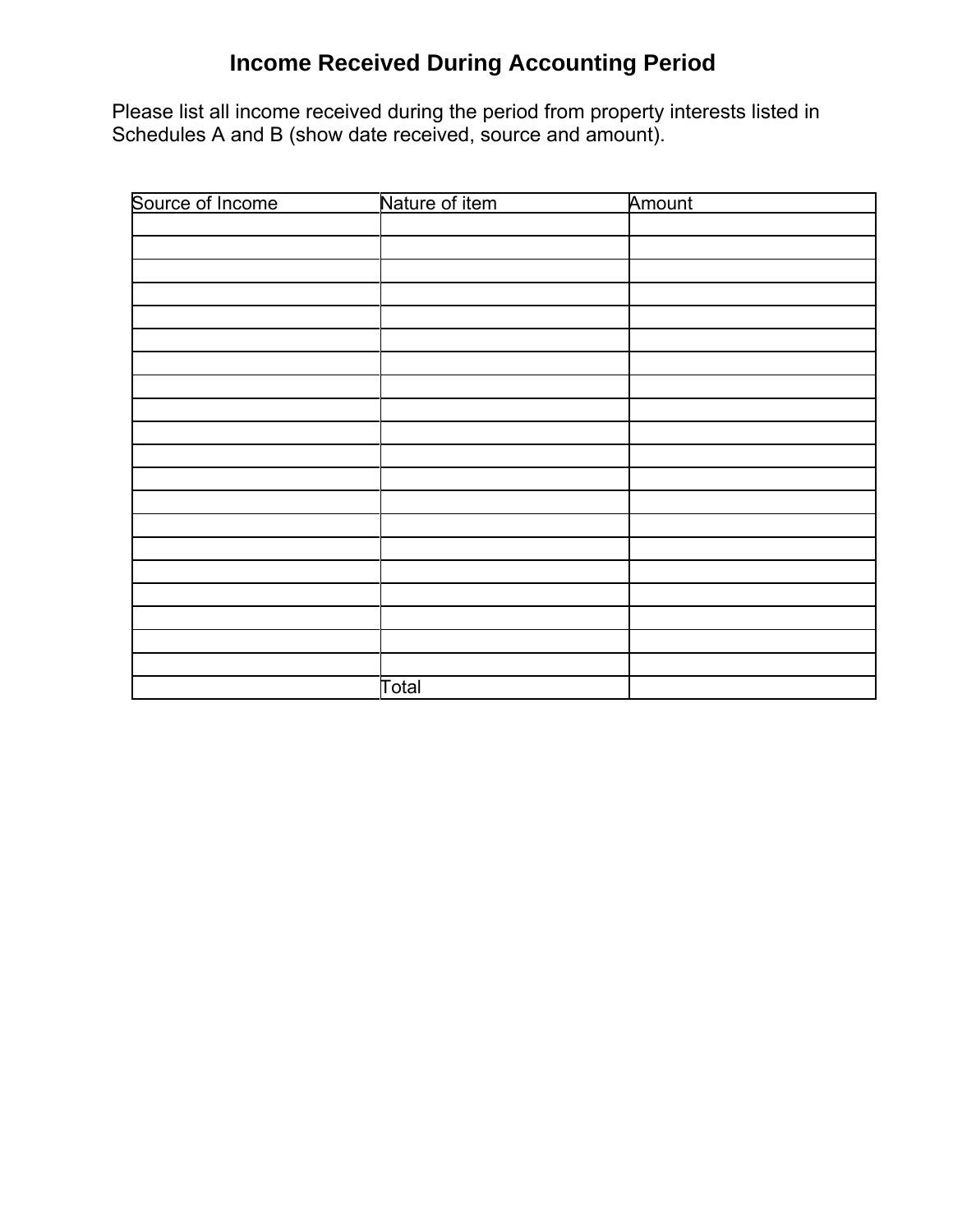### SCHEDULE D Losses Incurred During Accounting Period

Please list all realized losses incurred on principal assets, whether due to sale or liquidation, indicating the asset involved, the date and amount of loss.

| Name of Securities | Date of Sale | Amount |  |
|--------------------|--------------|--------|--|
|                    |              |        |  |
|                    |              |        |  |
|                    |              |        |  |
|                    |              |        |  |
|                    |              |        |  |
|                    |              |        |  |
|                    |              |        |  |
|                    |              |        |  |
|                    |              |        |  |
|                    |              |        |  |
|                    |              |        |  |
|                    |              |        |  |
|                    |              |        |  |
|                    |              |        |  |
|                    |              |        |  |
|                    |              |        |  |
|                    |              |        |  |
|                    |              |        |  |
|                    | Total        |        |  |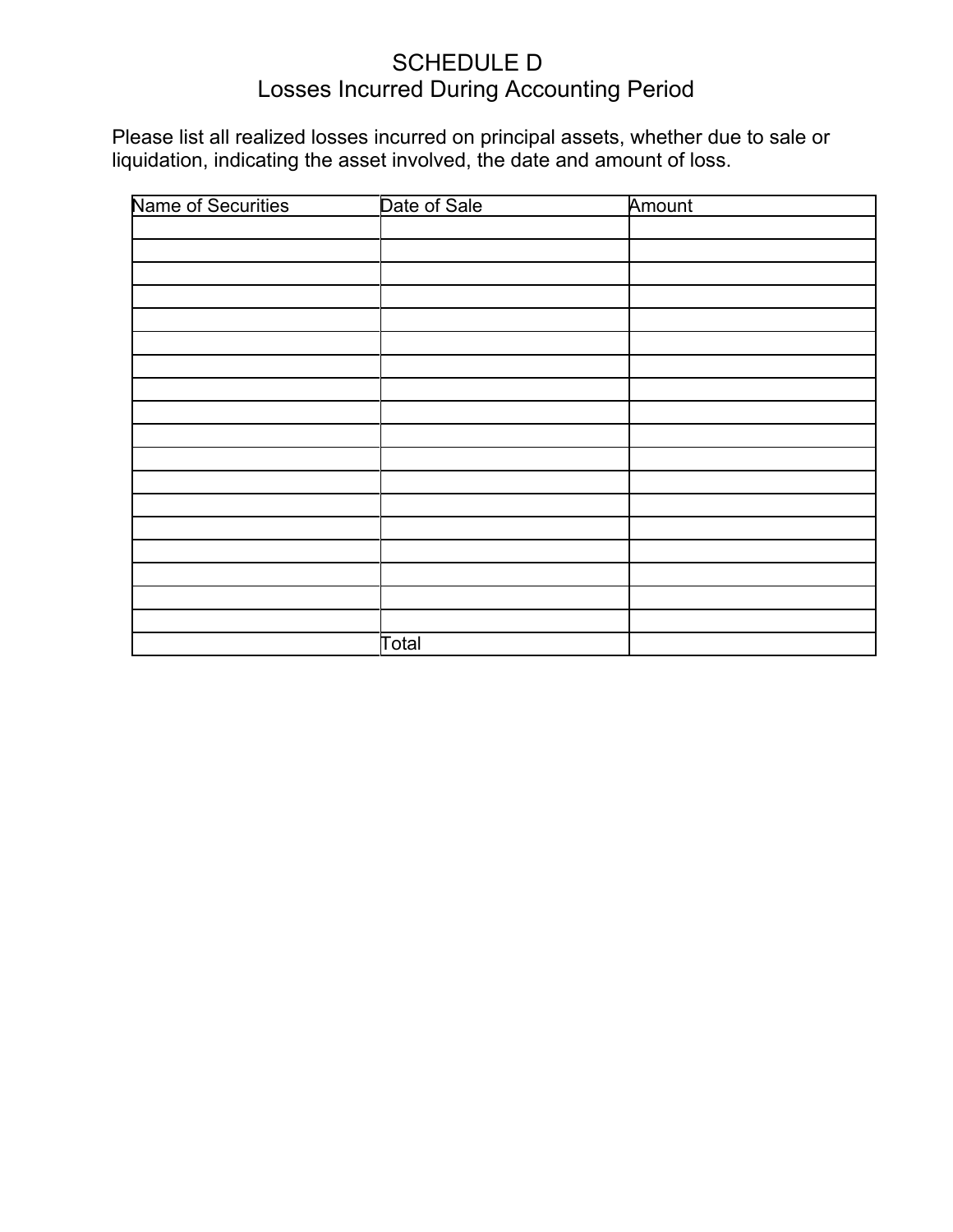### SCHEDULE E Moneys Paid Out During Accounting Period

Please list all disbursements, excluding investments, during the period, including date of payment, payee and amount.

| Date | Check $#$ | Payee | Purpose | Amount |
|------|-----------|-------|---------|--------|
|      |           |       |         |        |
|      |           |       |         |        |
|      |           |       |         |        |
|      |           |       |         |        |
|      |           |       |         |        |
|      |           |       |         |        |
|      |           |       |         |        |
|      |           |       |         |        |
|      |           |       |         |        |
|      |           |       |         |        |
|      |           |       |         |        |
|      |           |       |         |        |
|      |           |       |         |        |
|      |           |       |         |        |
|      |           |       |         |        |
|      |           |       |         |        |
|      |           |       |         |        |
|      |           |       |         |        |
|      |           |       |         |        |
|      |           |       |         |        |
|      |           |       |         |        |
|      |           |       |         |        |
|      |           |       |         |        |
|      |           |       |         |        |
|      |           |       |         |        |
|      |           |       |         |        |
|      |           |       |         |        |
|      |           |       |         |        |
|      |           |       |         |        |
|      |           |       |         |        |
|      |           |       |         |        |
|      |           |       |         |        |
|      |           |       |         |        |
|      |           |       |         |        |
|      |           |       |         |        |
|      |           |       |         |        |
|      |           |       |         |        |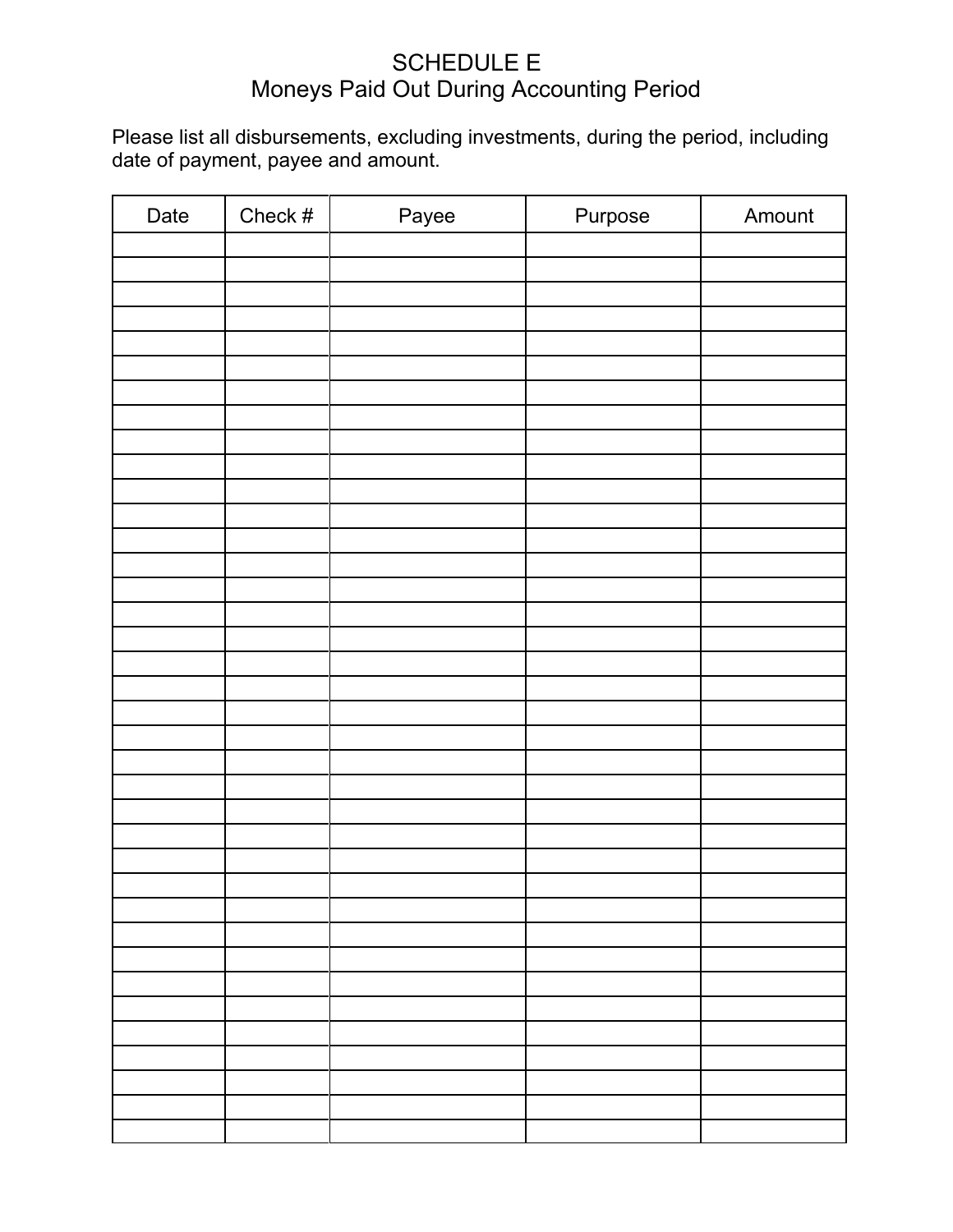### SCHEDULE F Assets On Hand At End Of The Accounting Period

Please list assets of the type listed in Schedule A on hand at the end of the period and value thereof (see Schedule A for further instructions)

### 1. **BANK ACCOUNTS AND CASH.**

| Name of Bank | Acct# | Amount |  |
|--------------|-------|--------|--|
|              |       |        |  |
|              |       |        |  |
|              |       |        |  |
|              |       |        |  |
|              |       |        |  |
|              |       |        |  |
|              |       |        |  |
|              |       |        |  |
|              |       |        |  |
|              |       |        |  |
|              |       |        |  |
|              |       |        |  |
|              |       |        |  |
|              |       |        |  |
|              |       |        |  |
|              |       |        |  |
|              |       |        |  |
|              |       |        |  |
|              |       |        |  |
|              |       |        |  |
|              |       |        |  |
|              |       |        |  |
|              |       |        |  |
|              | Total |        |  |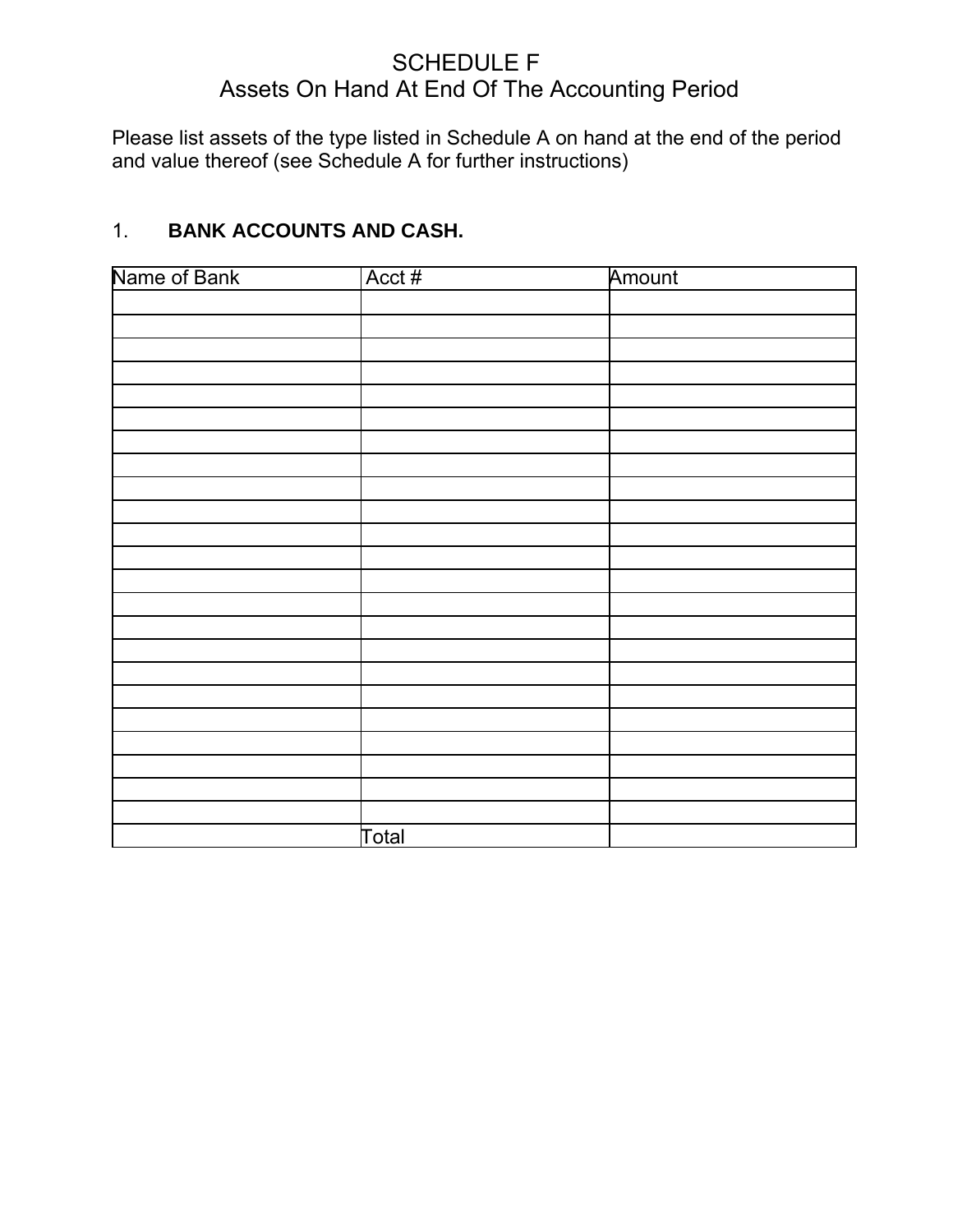### 2. **CORPORATION AND GOVERNMENT SECURITIES.**

| Name of Securities/Bond |       | Amount |
|-------------------------|-------|--------|
|                         |       |        |
|                         |       |        |
|                         |       |        |
|                         |       |        |
|                         |       |        |
|                         |       |        |
|                         |       |        |
|                         |       |        |
|                         |       |        |
|                         |       |        |
|                         |       |        |
|                         |       |        |
|                         |       |        |
|                         |       |        |
|                         |       |        |
|                         |       |        |
|                         |       |        |
|                         | Total |        |

### 3. **PRESENT OR FUTURE INTERESTS**.

| <b>Names</b> | Acct# | Amount |
|--------------|-------|--------|
|              |       |        |
|              |       |        |
|              |       |        |
|              |       |        |
|              |       |        |
|              |       |        |
|              | Total |        |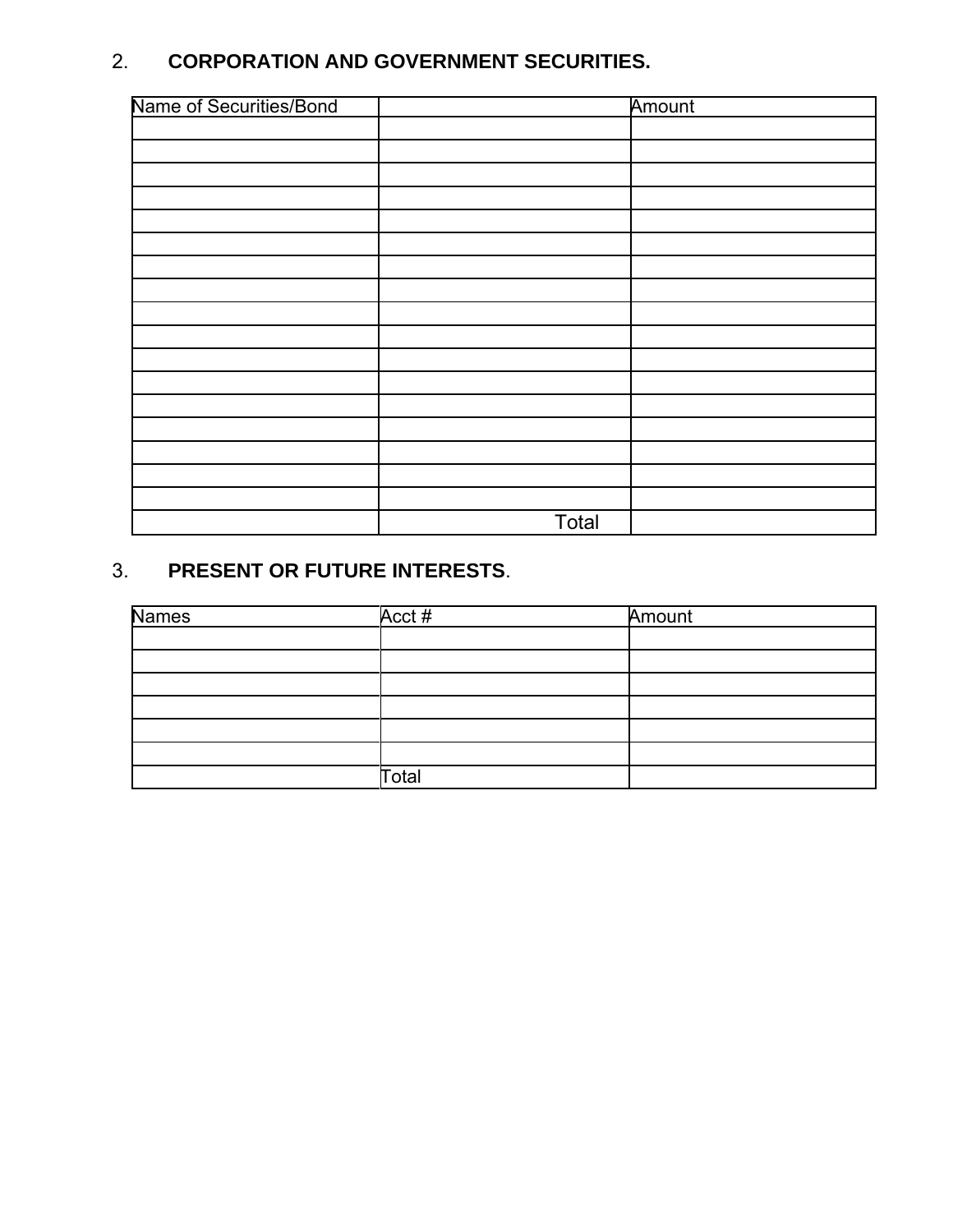### 4. **OTHER PERSONAL PROPERTY**.

| Description of Item | Date of Appraisal | Value |
|---------------------|-------------------|-------|
|                     |                   |       |
|                     |                   |       |
|                     |                   |       |
|                     |                   |       |
|                     |                   |       |
|                     |                   |       |
|                     |                   |       |
|                     |                   |       |
|                     |                   |       |
|                     |                   |       |
|                     |                   |       |
|                     |                   |       |
|                     |                   |       |
|                     |                   |       |
|                     |                   |       |
|                     |                   |       |
|                     |                   |       |
|                     |                   |       |
|                     | Total             |       |

5. **REAL PROPERTY**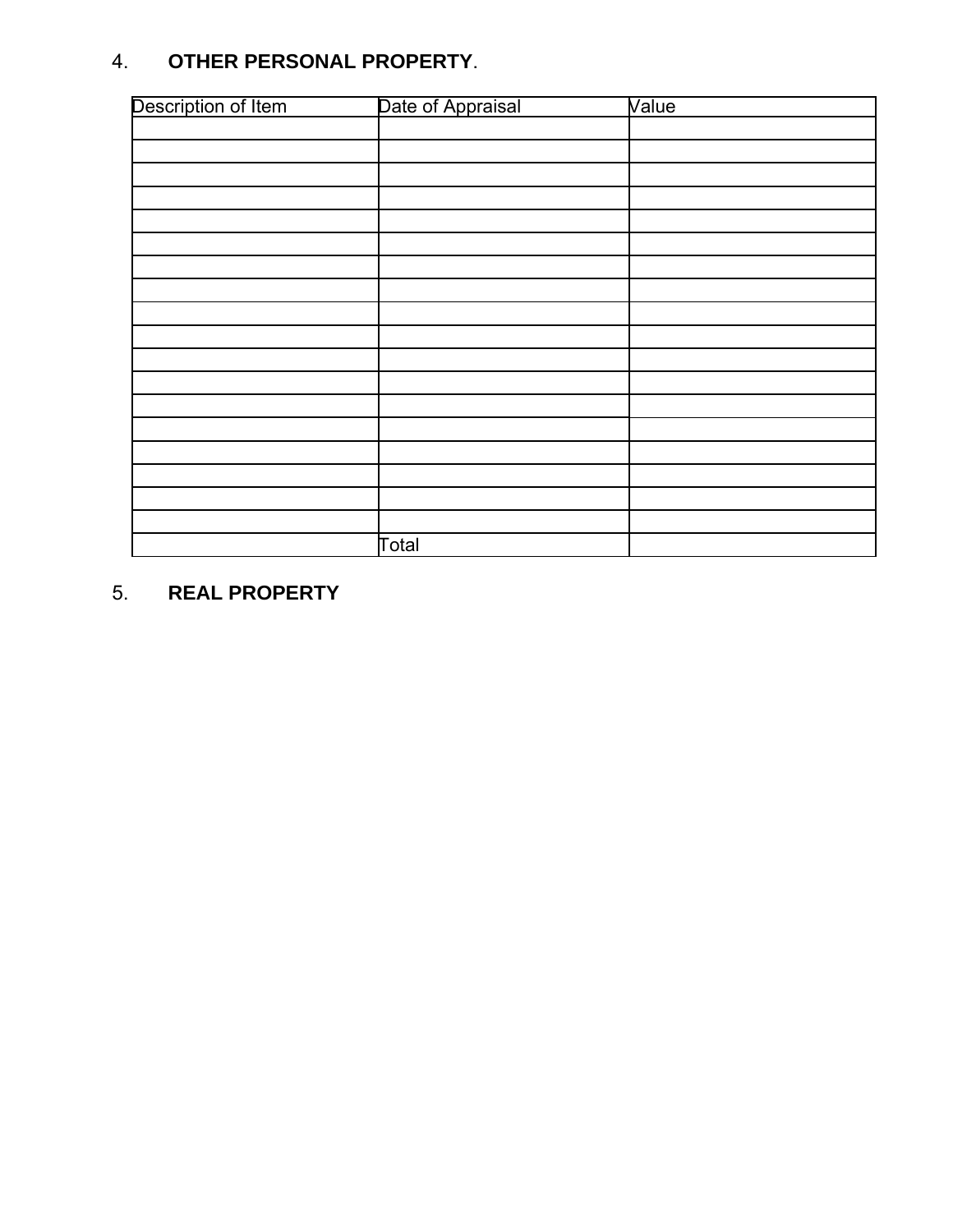### **SUMMARY**

PART I.

| Total beginning balance, as shown on Schedule A,                          |               |  |
|---------------------------------------------------------------------------|---------------|--|
| Total additional assets, as shown on Schedule B,                          |               |  |
| Total income received during accounting period,<br>as shown on Schedule C |               |  |
|                                                                           | TOTAL PART I: |  |

| (This amount should be the same as Schedule F)                                    |                   |  |  |  |
|-----------------------------------------------------------------------------------|-------------------|--|--|--|
| BALANCE ON HAND AT END OF ACCOUNTING PERIOD<br>(Total Part I minus Total Part II) |                   |  |  |  |
|                                                                                   | TOTAL PART II: \$ |  |  |  |
| Total moneys paid out during accounting period,<br>as shown on Schedule E         |                   |  |  |  |
| Total losses during accounting period,<br>as shown on Schedule D                  |                   |  |  |  |
| PART II.                                                                          |                   |  |  |  |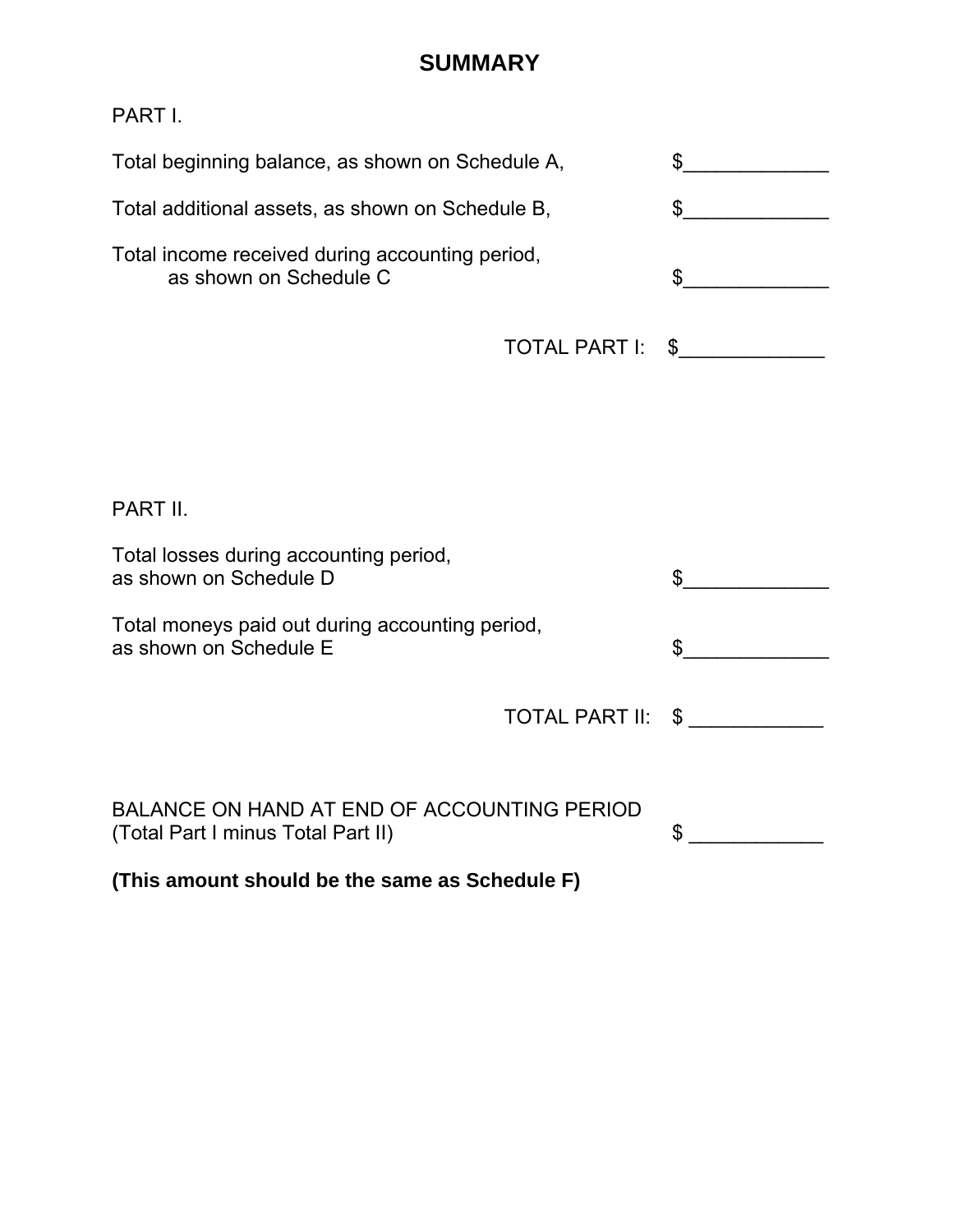# **VERIFICATION**

STATE OF NEW YORK ) ss:

COUNTY OF \_\_\_\_ )

**COLOGITATION**, being duly sworn, states that I am the Guardian of the within named incapacitated person and that the attached annual report and schedule(s) are, to the best of my knowledge and belief, a complete and true statement of my activities as such Guardian; receipts and payments on behalf of such incapacitated person; money and other property which has come into my possession or has been received by others pursuant to my order or authority since the date of my appointment or last report; and the value of such property. I do not know of any error or omission in the report or schedule(s) to the prejudice of such incapacitated person.

**Guardian** 

(Your name, address and telephone number)

Sworn to before me this day

of , 20 .

Notary Public